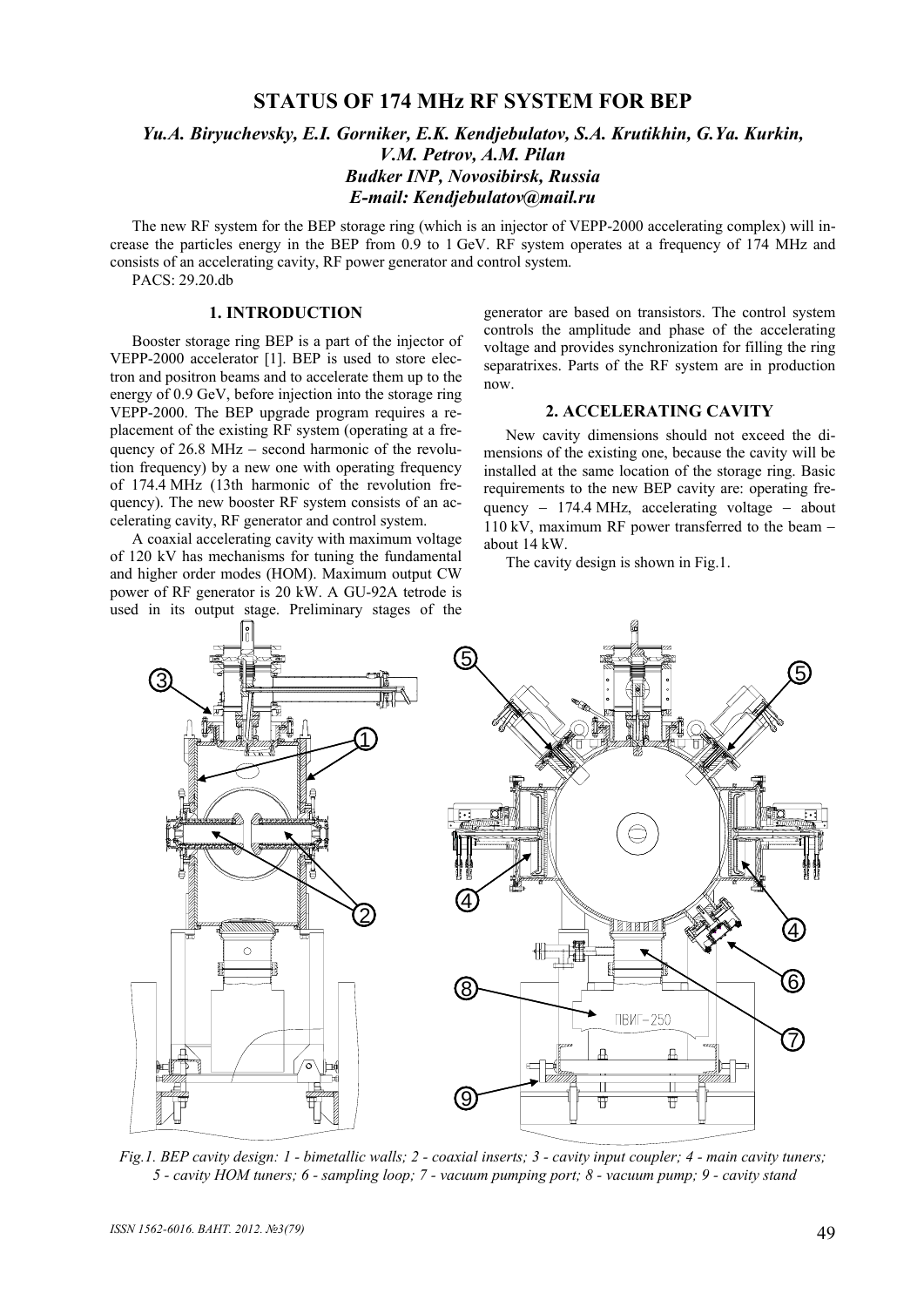The cavity has a cylindrical body ( $D = 600$  mm,  $L = 340$  mm), consisting of a copper shell and bimetallic (copper/stainless steel) walls (Fig.1, pos.1). Bimetal design of the walls increases their mechanical stability and reduces the sensitivity of cavity geometry to atmospheric pressure. Coaxial inserts (pos.2) are located symmetrically at the cavity axis. This design allows to lower the frequency of the operating mode and reduces the number and influence on the beam of cavity higher order modes (HOM). Central location, symmetry and small size of the accelerating gap provide additional reduction of the HOMs influence on the beam for those HOMs with odd number of variations along the cavity axis. Vacuum cavity wall − coaxial insert conflate-joints contain additional copper rings that provide RF contact between parts. Neighboring to joints areas are rounded. As shown by power numerical simulation [2], these roundings reduce the probability of multipactor discharge in these parts.

Cavity operating frequency is tuned by two movable plungers with gear boxes. These tuners are identical to those used for the race-track microtron-recuperator cavity [3]. They are located diametrically opposite (pos.4). Maximum tuner immersion into the cavity is 20 mm. Simulations show that at such tuner stroke and cavity voltage not exceeding 120 kV, multipactor discharge at this area does not build up. Maximum possible operating frequency tuning range is 1.2 MHz. This wide range allows obtaining the desired range of operational tuning  $(\pm 130 \text{ kHz})$  for various combinations of the plungers positions and thus to make some preliminary detuning of HOMs.

Additional HOM detuning is produced by the cavity HOM tuners (pos.5). These elements are completely identical to those used in the race-track microtronrecuperator cavity also. Their locations provide maximum frequency shift of several first HOMs.

Cavity input coupler (pos. 3) is designed to transfer to the cavity about 20 kW of RF power. Input coupler loop sizes provide matching of fully beam loaded cavity with 75-Ohm feeding line.

| an. |  |
|-----|--|
|-----|--|

| <b>BEP</b> cavity parameters       |           |  |
|------------------------------------|-----------|--|
| Harmonic number                    | 13        |  |
| RF frequency (MHz)                 | 174.3755  |  |
| RF frequency tuning (kHz)          | $\pm 130$ |  |
| $R\tau^2$ <sub>cavity</sub> (MOhm) | 1.4       |  |
| Total current (A)                  | 0.2       |  |
| Beam energy (MeV)                  | 1000      |  |
| Energy loss/turn (keV)             | 69.2      |  |
| $RF$ voltage $(kV)$                | 112       |  |
| Radiation power (kW)               | 13.8      |  |
| Cavity RF losses (kW)              | 4.5       |  |
| Total RF power (kW)                | 18.3      |  |

Preliminary baking of the cavity at a temperature of 150°C, and ion-getter vacuum pump PVIG-250 (250 l/s) should provide cavity vacuum not worse than  $10^{-7}$  Torr.

Cavity parameters are given in Table 1. At the moment cavity design is completed. Input coupler and cavity body are being produced at BINP workshop.

# **3. RF GENERATOR FOR BEP STORAGE RING 3.1. GENERAL PARAMETERS OF THE RF GENERATOR**

The required RF power of 20 kW for driving the RF cavity in CW regime at a frequency of 174 MHz is provided by an RF generator. It consists of an output stage with vacuum tube and a solid state preamplifier. The design of the output stage with vacuum tube is based on the design that is widely used at BINP in all generators at frequencies of 180 MHz. The preamplifier can yield output power up to 2 kW. The output stage is directly connected to RF cavity through a 75 Ohm coaxial feeder. Cavity gap voltage is changed by adjusting the drive signal at preamplifier input from 0 to 5 W. The electric power for the generator is supplied from threephase network 380 V, it doesn't exceed 50 kW.

In the output stage a water- and forced-air cooled tetrode GU-92A is employed. The stage is made on common-greed scheme. The tetrode works in a B class with a cutoff angle about 100º. This decreases the efficiency compared to the C class operation but improves gain linearity at low input signal power level. For effective operation of automatic gain control system it is necessary to eliminate any abrupt gain changes within full range of the input signal levels.

Preamplifier is equipped with water cooling, and is mounted inside a separate case which is fixed on a support of the output stage. DC power supplies for the output stage and preamplifier are situated in separate cabinets together with control, interlock, monitor and protection systems.

Basic requirements to DC power supplies and cooling systems are summarized in Table 2.

*Table 2*

*Basic requirements to DC power supplies and cooling systems* 

| <i>Svstellts</i>             |             |            |  |
|------------------------------|-------------|------------|--|
| Output RF power              | кВт         | 20         |  |
| Anode DC voltage             | кB          | 8          |  |
| Anode DC current             | A           | 5          |  |
| Screen grid voltage          | В           | $+900$     |  |
| Screen grid current          | A           | 0,2        |  |
| Bias voltage at 1-st grid    | В           | $-(80150)$ |  |
| 1-st grid current            | A           | 0,1        |  |
| Filament voltage (decreased) | B           | 8,0        |  |
| Filament current             | A           | 120        |  |
| Cooling water flow rate      | 1/min       | 40         |  |
| Water pressure drop          | Bar         | 2.5        |  |
| Cooling air flow rate        | $m^3/h$ our | 400        |  |

At present time the output stage is assembled and undergoes RF parameter measurements. Power supplies, control, interlock, monitor and protection systems are being prepared for switch on.

## **3.2. DESIGN OF THE OUTPUT STAGE WITH GU-92А TETRODE**

The equivalent circuit of the output stage is given in Fig.2 at the left. On this scheme all locations of blocking capacitors С1-С14 are shown for reference; designations: F1, F2 – filament connections; C1, C2 – connec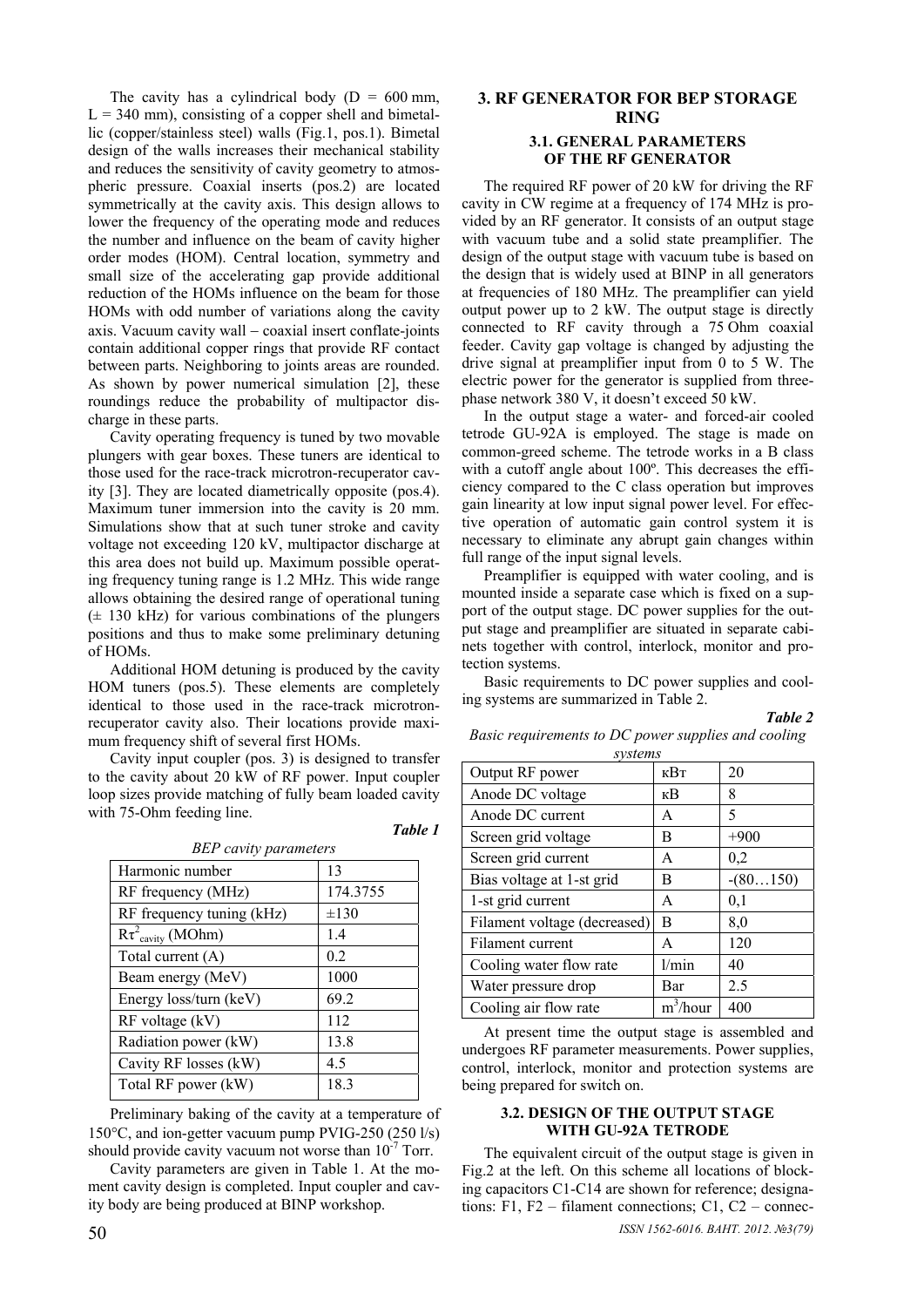tions of the 1-st and 2-nd grids; Anode – anode output; А-RF, C-RF – sensors of RF voltages on input and output circuits; DC1 – directional coupler.

On the right part of Fig.2 there is a sketch of the output stage design.

Common grid scheme is realized by RF shortening of both grids via ceramic capacitors (5), and then by RF shortening of screen grid current to the hull via ceramic capacitors (18). Blocking ceramic capacitors (15) shorten the anode circuit RF current to the hull of the stage.

Generator tetrode GU-92A (6) with water cooling jacket (9) is designed as a quick-detachable unit. Mounting and demounting of this unit is accomplished by lever lift device (12).



The tuning of resonance frequency of anode circuit is accomplished by air capacitor (7), the movable plate of which is actuated by drive (8). Tuning range of the anode circuit is 6 MHz.

The variable air capacitor (17) changes coupling coefficient between anode circuit and output coaxial feeder going to the accelerating RF cavity. The coupling may be adjusted by changing the gap by the drive (16).

Input circuit of the stage does not need operational tuning. The required values of resonant frequency and coupling coefficient with input coaxial 50-Ohm cable. (19) are adjusted once during the first tuning by changing gaps of air capacitors – 23 and 20 correspondingly.



*Fig.2. The equivalent circuit and design of the output stage* 

Resistor 200 W, 50 Ohm (21) is used for shunting numerous resonant modes of the input circuit and preamplifier in order to prevent self-excitation of the generator at frequencies much lower and much higher the operational one (the experience shows that Q-factor must be decreased to 10…100 in the frequency range of 20…1000 MHz).

Filament voltage is applied to the tube via connectors (2) and elements of the input circuit (3). Two stages of RF filters (1) weaken RF radiation from the generator to an acceptable level. DC voltage is applied to screen and control grids via RF filters (22). DC anode voltage is supplied via RF filter (13) installed inside the support of the output stage. Cooling water flows in and out through pipes (10) made of insulating material.

#### **4. CONTROL SYSTEM**

The control system controls the amplitude and phase of the 174 MHz cavity accelerating voltage. This system is similar to the one currently in operation (Fig.3). The system has three feedback loops. One of them controls

*ISSN 1562-6016. BAHT.* 2012.  $\mathcal{N}$ <sup>2</sup>(79) 51

the cavity gap voltage amplitude by the cavity sampling loop signal. To do this, the detected RF signal from the loop is compared to the reference constant voltage  $(V_{ref})$ by the error amplifier (EA). EA output signal regulates the controlled amplifier (CA) transfer factor. The amplitude of the RF cavity voltage is maintained proportional to the reference voltage. Instability of the cavity RF voltage amplitude does not exceed  $0.3 \cdot 10^{-3}$ .

For the cavity frequency self-tuning the RF signal from the cavity sampling loop and the signal from the feeder sampling loop (which is proportional to the current of the cavity input coupler loop) are fed to Phase meter #2 (PM #2) input. The Phase meter output signal controls the servo amplifier (SA), which is connected to the cavity frequency tuning mechanism. A fixed phase shift may be set by adjusting the external reference voltage. Phase control error does not exceed 5 degrees.

The third feedback loop provides a rigid binding of the cavity RF voltage phase to the reference voltage from the master generator. The Phase meter #1 (PM #1) receives the cavity sampling loop signal and the refer